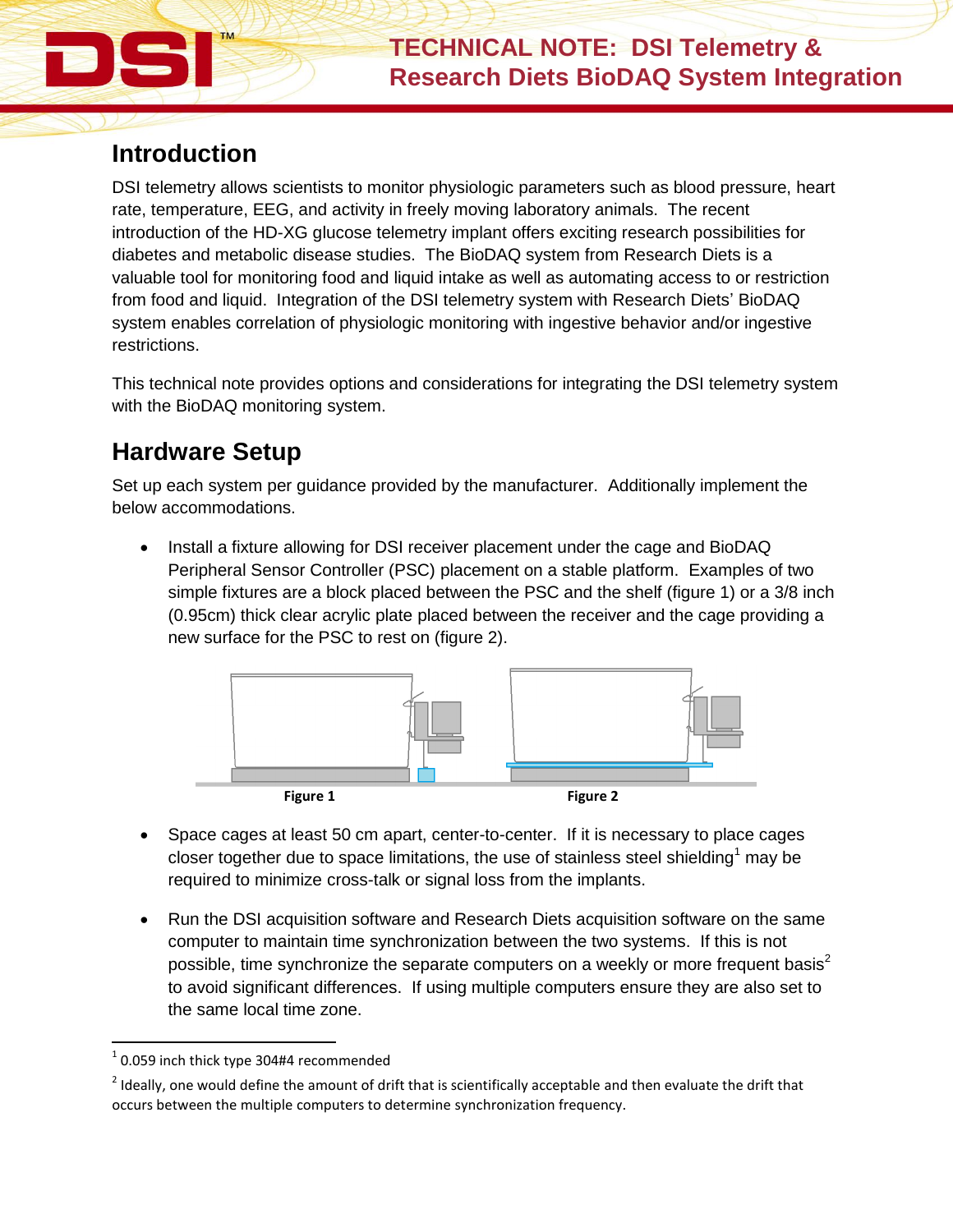# **Data Collection**

Configure and acquire data on each system independently.

# **Data Integration**

Integrate the data in the following manner:

- 1. DSI Telemetry Data Analysis
	- a. Analyze the telemetry data in Dataquest A.R.T. software.
- 2. BioDAQ Data analysis
	- a. Analyze the ingestive data in DataViewer software.
	- b. Export the summarized tables into a comma separated value (CSV) format text file.
	- c. Modify that file to match import requirements for Dataquest A.R.T.
- 3. Integration
	- a. Import the BioDAQ data file created above into Dataquest A.R.T.
	- b. Plot data and perform additional analyses such as group averaging as appropriate.
- 4. Time synchronization
	- a. Correct for time synchronization concerns within Dataquest A.R.T. as needed.

DC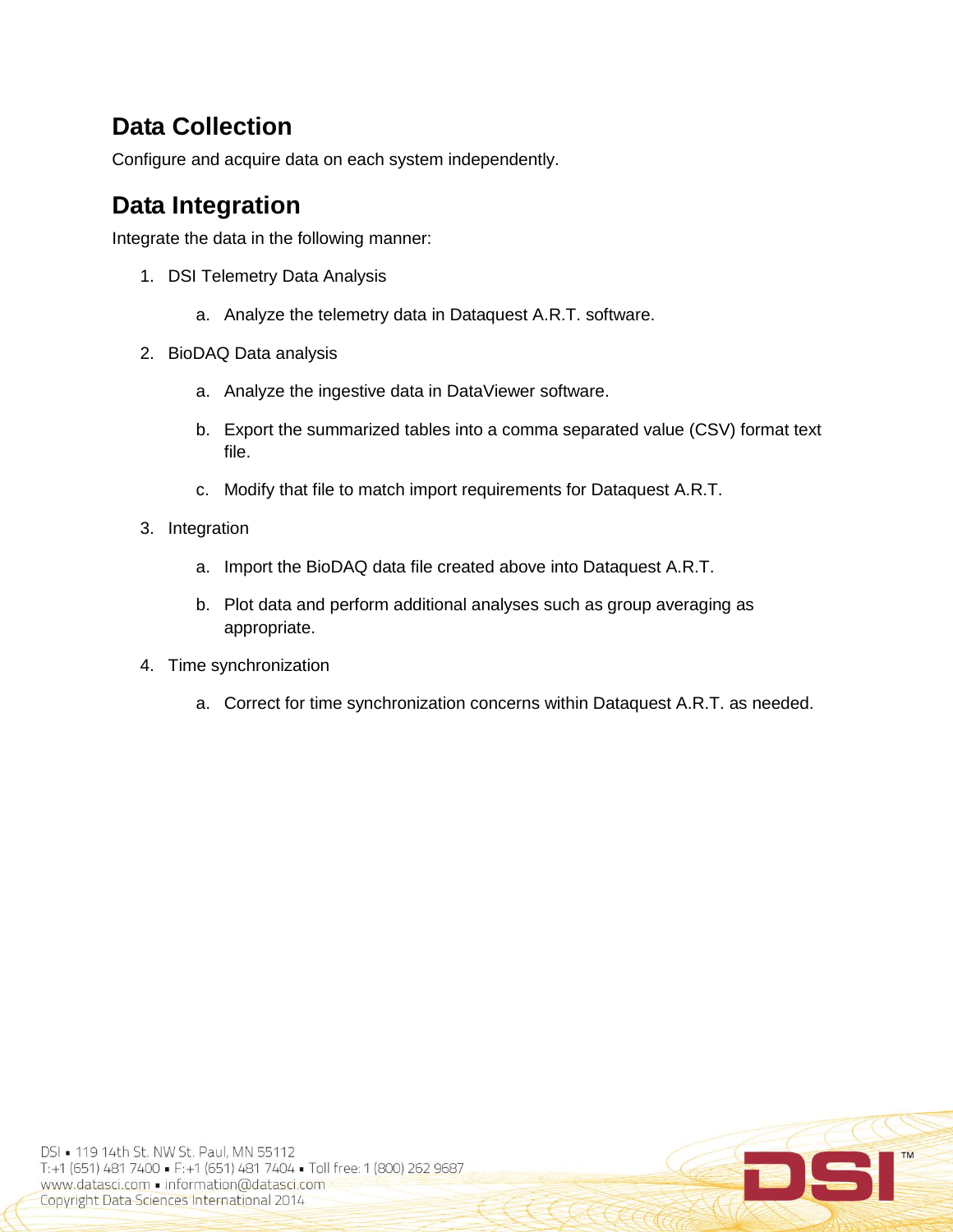#### **Dataquest A.R.T. Import File Requirements**

Following is a description of the Dataquest ART import file format and requirements with an example. Note that the "LINE" designators in the example are not part of the actual file. They are included only for descriptive purposes. ASCII files in this format can be imported directly into Dataquest ART and BioDAQ DataViewer software.

| LINE $#1$       |
|-----------------|
| LINE $#2$       |
| LINE $#3$       |
| LINE $#4$       |
| LINE $#5$       |
| LINE $#6$       |
| LINE $#7$       |
| LINE $#8$       |
| LINE $#9$       |
| LINE $#10$      |
| LINE $#11$      |
| LINE $#12$      |
| LINE $#13$      |
| <b>LINE #14</b> |
| LINE $#15$      |
| LINE $#16$      |
| LINE $#17$      |
|                 |

Note: Al lines which include a date and time must be in the format yyyy/mm/dd HH:mm:ss where yyyy/mm/dd is the four digit year, two digit month and two digit day and HH:mm:ss is the two digit hour of day from 00 to 23, two digit minutes, two digit seconds.

LINE #1 (required) – "Time:" is recognized as a keyword indicating that the starting date/time will follow.

LINE  $#2$  (recommended) – "UTC:" is recognized as a keyword indicating that the starting date/time in Greenwich Mean Time (GMT) will follow. If UTC time is not included, then it is assumed that the local time zone of the computer that is importing the data file is the same time zone used when acquiring data.

LINE #3 (required) – "Period:" is recognized as a keyword indicating that the following text will indicate the format of the time column. Valid options are "Stamp," "Days," "Hours," "Minutes," and "Seconds." Stamp indicates that the first column of data will include timestamps in the format yyyy/mm/dd HH:mm:ss. Any of the other options indicate that the first column will include elapsed time in the designated units.

LINE #4-11 (required for columns chosen to be included) – "Col:" is recognized as a keyword describing data in each column starting in column two following the rows in the file starting with "#." Each entry is separated by a comma. The first entry, "Rat1.CG," will be the series name when importing into Dataquest A.R.T. The second entry, "Rat1," will be the subject ID. The third entry, "1," is the telemetry channel number associated with the data. The fourth entry,